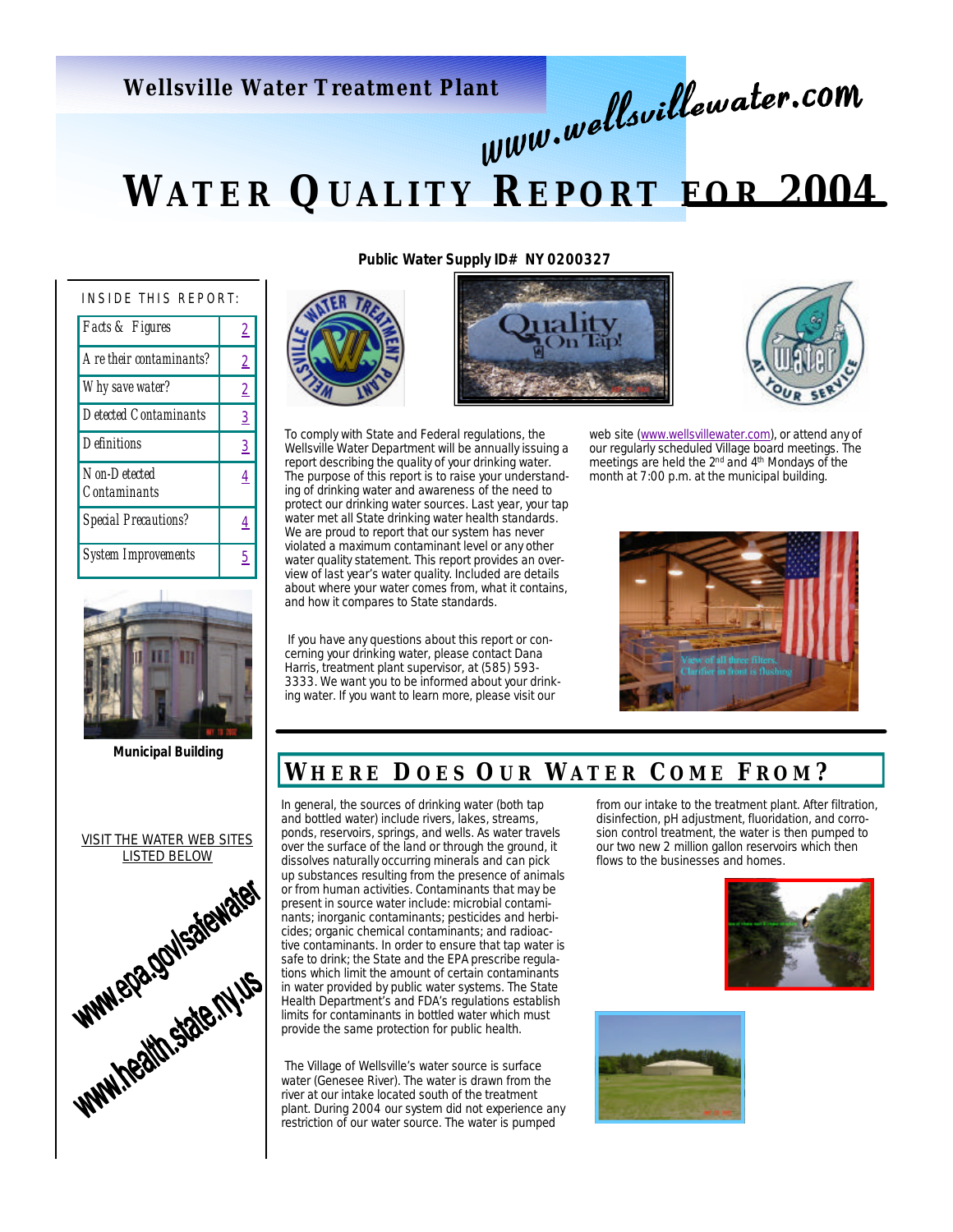# **F ACTS AND FIGURES**

Our water system serves 5700 people through 2400 service connections. The total water produced in 2004 was 249 million gallons. The daily average water pumped into the system was 682,261 gallons. Our highest single day was 1,666,500. The amount of water delivered to customers was 188 million gallons; this leaves 61 million gallons of water unaccounted for. (25% of the amount pumped). This unaccounted for water includes water used for flushing mains, fighting fires, fire training, and leaks. We also supplied the Town of Scio with water in 2004. In 2004 our water customers were charged \$0.54 per unit of water ( 1 unit equals 748 gallons) for 1 to 3 units, \$3.68 per unit of water for 4 to 50 units, \$2.54 per unit for 50 to 100 units, \$2.27 per unit for 101 to 150 units, \$1.32 per unit over 150 units. Plus a monthly service charge of \$14.00.

**Please visit our web site wellsvillewater.com/water\_rates.htm for a more detailed explanation of the billing charges.**



# **Are there contaminants in our drinking water?**

As the State regulations require, we routinely test your drinking water for numerous contaminants. These contaminants include: total coliform, turbidity, inorganic compounds, nitrate, nitrite, lead, copper, volatile organic compounds, total trihalomethanes, radiological, and synthetic organic compounds. The table of detected contaminants included with this report depicts which compounds were detected in your drinking water. For further information on all of the contaminants tested and their results see the list on pages 3 & 4 or visit our web site. The State allows us to test for some contaminants less than once per year because the concentrations of these contaminants do not change

frequently. Some of our data though representative, are more than one year old.

 It should be noted that all drinking water, including bottled drinking water, might be reasonably expected to contain at least small amounts of some contaminants. The presence of contaminants does not necessarily indicate that the water poses a health risk. More information about contaminants and potential health effects can be obtained by calling the EPA's Safe Drinking Water Hotline at (800) 426-4791 or the Allegany County Department of Health at (585) 268-9250.

*For all of our current lab results, visit our web site*

*1 unit equals 748 gallons of water wellsvillewater.com/ water\_rates.htm*

*wellsvillewater.com/ lab\_results.htm*

# **Why save water and how to avoid wasting it?**

Although our system has • an adequate amount of water to meet present and future demands, ● there are a number of reasons why it is important to conserve water: Saving water saves energy and some of the costs associated with both of these necessities of life. Saving water reduces the cost of energy required to pump water. Saving water lessens the strain on water systems during a dry spell or drought, helping to avoid severe water use restrictions so that essential fire fighting needs are met. water.

 $............$ 

You can play a role in conserving water by becoming conscious of the amount of water your household is using, and by looking for ways to use less whenever you can. It is not hard to conserve

#### **Conservation tips include:**

• Turn off the tap when brushing your teeth.

Check every faucet in your home for leaks. Just a slow drip can waste 15 to 20

gallons a day. Fix it and you can save almost 6,000 gallons per year.

• Check your toilets for leaks by putting a few drops of food coloring in the tank, watch for a few minutes to see if the color shows up in the bowl. It is not uncommon to lose up to 100 gallons a day from one of the otherwise invisible toilet leaks. Fix it and

you can save more than 30,000 gallons per year.

Use Low flow showerheads and faucets.

• Water your lawn sparingly early morning or late evening.

• Do only full loads of wash and dishes.

> Use your water meter to detect hidden leaks. Simply turn off all taps and water using appliances. Check your meter reading, and then check again after 15 min-

utes, if it moved, you have a leak. Most of our meters have a leak detector dial in the middle of them (usually a white arrow), that if turning when everything is off signifies a leak.

• Don't cut your lawn too short, longer grass saves water.





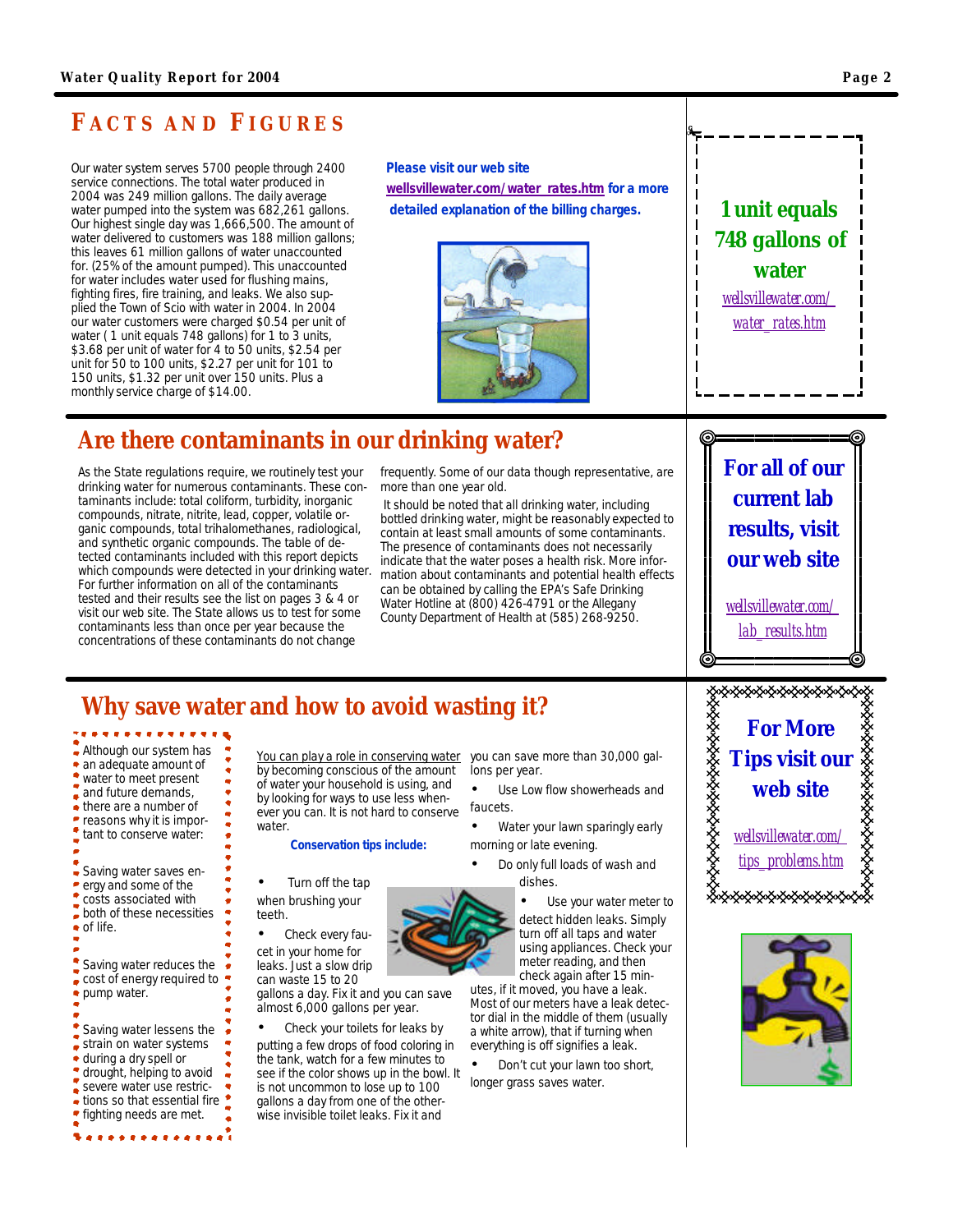# *TABLE OF DETECTED CONTAMINANTS*

| CONTAMINANT                                                                                 | <b>VIOLIATION</b> | DATE OF<br><b>SAMPLE</b> | <b>LEVEL</b><br><b>DETECTED</b><br>(RANGE) | <b>MEASUREMENT</b><br>LEVEL OF      | <b>MCLG</b>             | <b>REGULATORY</b><br><b>LIMIT</b> | LIKELY SOURCE OF<br>CONTAMINATION                                                 |
|---------------------------------------------------------------------------------------------|-------------------|--------------------------|--------------------------------------------|-------------------------------------|-------------------------|-----------------------------------|-----------------------------------------------------------------------------------|
| <b>Microbiological Contaminants:</b>                                                        |                   |                          |                                            |                                     |                         |                                   |                                                                                   |
| Turbidity <sup>1</sup>                                                                      | N <sub>O</sub>    | 05/09<br>2004            | 0.33<br>$(0.03 -$<br>0.33)                 | <b>NTU</b>                          | N/A                     | TT<br>0.5                         | <b>Soil Runoff</b>                                                                |
| Radiological Contaminants: No Contaminants detected - 06/04/2000 (every four years)         |                   |                          |                                            |                                     |                         |                                   |                                                                                   |
| <b>Inorganic Contaminants:</b>                                                              |                   |                          |                                            |                                     |                         |                                   |                                                                                   |
| <b>Baium</b>                                                                                | N <sub>O</sub>    | 01/14/<br>2004           | 0.042                                      | mg/l                                | 2                       | <b>MCL</b><br>2                   | <b>Discharge of</b><br>drilling wastes;<br>metal refineries;<br>natural deposits. |
| <b>Chloride</b>                                                                             | N <sub>O</sub>    | 02/06<br>2003            | 26.7<br>$(3.1 -$<br>26.7)                  | mg/1                                | N/A                     | <b>MCL</b><br>250                 | Naturally occur-<br>ring or road salt<br>contamination.                           |
| Copper <sup>2</sup>                                                                         | N <sub>O</sub>    | 7/12<br>2004             | 0.14<br>$(0.023 -$                         | mg/l                                | 1.3                     | AL<br>1.3                         | <b>Corrosion</b> of<br>galvanized pipes;<br>natural deposits.                     |
| <b>Fluoride</b>                                                                             | N <sub>O</sub>    | 05/19<br>2004            | 1.89<br>$(0.71 -$<br>1.89)                 | mg/1                                | N/A                     | <b>MCL</b><br>22                  | <b>Natural deposits</b><br>water additive that<br>promotes strong<br>teeth.       |
| Lead <sup>3</sup>                                                                           | N <sub>O</sub>    | 7/12<br>2004             | 7.9<br>$(ND-13)$                           | ug/l                                | 0                       | AL<br>15                          | <b>Corrosion</b> of<br>household plumb-<br>ing systems;<br>natural deposits.      |
| <b>Nitrate</b>                                                                              | N <sub>O</sub>    | 09/18<br>2003            | 3.30                                       | mg/l                                | 10                      | <b>MCL</b><br>10                  | <b>Runoff from</b><br>fertilizer use;<br>natural deposits.                        |
| Synthetic Organic Chemicals (Pesticides / Herbicides) No Contaminants detected - 04/14/2004 |                   |                          |                                            |                                     |                         |                                   |                                                                                   |
| Volatile Organic Contaminants. - No Contaminants Detected - 01/14/2004                      |                   |                          |                                            |                                     |                         |                                   |                                                                                   |
| <b>Disinfection Byproducts:</b>                                                             |                   |                          |                                            |                                     |                         |                                   |                                                                                   |
| <b>HAA54</b>                                                                                | N <sub>O</sub>    | 11/10<br>2004            | 34                                         | ug/l                                | N/A                     | <b>MCL</b><br>60                  | By product of<br>drinking water<br>chlorination.                                  |
| <b>Total</b><br>Trihalomethanes <sup>5</sup>                                                | N <sub>0</sub>    | 11/10<br>2004            | 32 R                                       | $\mathbf{u}\mathbf{g} / \mathbf{l}$ | N/A                     | <b>MCL</b><br>80                  | By product of<br>drinking water<br>chlorination.                                  |
| <b>Total Organic Compounds: Disinfection byproduct precursor</b>                            |                   |                          |                                            |                                     |                         |                                   |                                                                                   |
| <b>Entry Point</b>                                                                          | N <sub>O</sub>    | 12/08<br>2004            | 1.3                                        | mg/l                                | N/A                     | TT<br>35%<br>removal              | Disinfection<br>byproduct pre-<br>cursor                                          |
| Source                                                                                      | N <sub>O</sub>    | 12/08<br>2004            | 2.5                                        | mg/l                                | $\mathbf{N}/\mathbf{A}$ | N/A                               | Disinfection<br>byproduct pre-<br>cursor                                          |

## **What does this information mean?**

As you can see from the table of detected contaminants, our system had no violations. We have learned through our testing that some contaminants have been detected: however, these contaminants were detected below the level allowed by the State.

**1** - Turbidity is a measure of the cloudiness of the water. We test it because it is a good indicator of the effectiveness of our filtration system. Our highest single turbidity measurement for the year occurred on 05/09/2004. State regulations require that turbidity must always be below 0.5 NTU. 100% of our samples met this turbidity performance standard.

**2** - The level presented represents the 90th percentile of the 20 sites tested. A percentile is a value on a scale of 100 that indicates the percent of a distribution that is equal to or below it. The 90th percentile is equal to or greater than 90% of the copper values detected at your water system. In this case 20 samples were collected at your water system and the 90<sup>th</sup> percentile value was the 18th highest value (0.19 mg/l). The action level for copper was not exceeded at any of the sites tested.

**3** - The level presented represents the 90th percentile of the 20 sites tested. The action level for lead was exceeded at one of the sites tested.

**4**– HAA5's (mono-,di, & trichloroacetic acid, and mono-, & dibromoacetic acid)

**5** - Total Trihalomethanes (TTHM's - chloroform, bromodichloromethane, dibromochloromethane, and bromoform)

#### **Definitions:**

*Maximum Contaminant Level* **(MCL):** The highest level of a contaminant that is allowed in drinking water. MCLs are set as close to the MCLGs as feasible.

#### *Maximum Contaminant Level Goal*

**(MCLG):** The level of a contaminant in drinking water below which there is no known or expected risk to health. MCLGs allow for a margin of safety.

**Action Level (AL):** The concentration of a contaminant, which, if exceeded, triggers treatment or other requirements that a water system must follow.

*Treatment Technique* **(TT):** A required process intended to reduce the level of a contaminant in drinking water.

*Non-Detects* **(ND):** Laboratory analysis indicates that the constituent is not present.

*Nephelometric Turbidity Unit* **(NTU):** A measure of the clarity of water. Turbidity in excess of 5 NTU is just noticeable to the average person.

**Milligrams per liter (mg/l):** Corresponds to one part of liquid in one million parts of liquid (parts per million - ppm).

**Micrograms per liter (ug/l):** Corresponds to one part of liquid in one billion parts of liquid (parts per billion - ppb).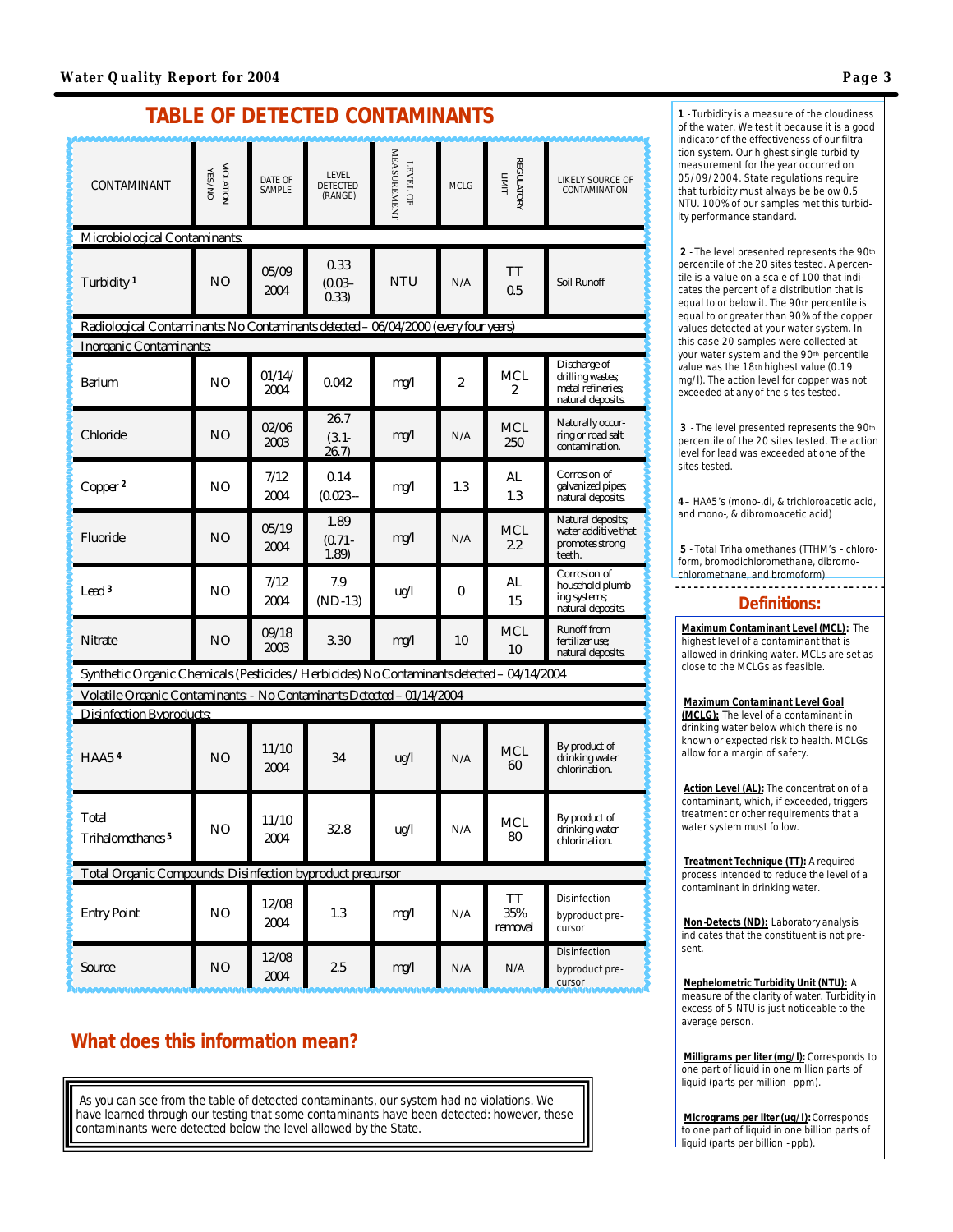# **NO N -DETECTED C ONTAMINANTS**

#### THE FOLLOWING CONTAMINANTS WERE **NOT** DETECTED IN WELLSVILLE'S WATER IN 2004

IF TESTED MORE THAN ONCE, THE LATEST TEST RESULTS ARE USED.

| Bromoform                     | Endrin                    | Chlorobenzene             | 1,1,1,2-Tetrachloroethane |
|-------------------------------|---------------------------|---------------------------|---------------------------|
| Dibromoacetic acid            | Heptachlor                | Chloroethane              | 1,1,2,2-Tetrachloroethane |
| Monobromoacetic acid          | Heptachlor epoxide        | Chloromethane             | Tetrachloroethene         |
| Monochloroacetic acid         | Hexachlorobenzene         | 2-Chlorotoluene           | Toluene                   |
| Gross Alpha                   | Hexachlorocyclopentadiene | 4-Chlorotoluene           | 1,2,3-Trichlorobenzene    |
| 1,2-Dibromoethane (EDB)       | HCH-gamma (Lindane)       | Dibromomethane            | 1.2.4-Trichlorobenzene    |
| 1,2-Dibromo -3-chloropropane  | Methoxychlor              | 1.2-Dichlorobenzene       | 1.1.1-Trichloroethane     |
| Chlordane                     | Metolachlor               | 1.3-Dichlorobenzene       | 1,1,2-Trichloroethane     |
| Toxaphene                     | Metribuzin                | 1.4-Dichlorobenzene       | Trichloroethene           |
| PCB-1016                      | Propachlor                | Dichlorodifluoromethane   | Trichlorofluoromethane    |
| PCB-1221                      | Simazine                  | 1.1-Dichloroethane        | 1,2,3-Trichloropropane    |
| PCB-1323                      | Dieldrin                  | 1.2-Dichloroethane        | 1,2,4-Trimethylbenzene    |
| PCB-1242                      | Aldicarb ulfoxide         | 1.1-Dichloroethene        | 1,3,5-Trimethylbenzene    |
| PCB-1248                      | Aldicarb sulfone          | cis-1.2-Dichloroethene    | Vinyl chloride            |
| PCB-1254                      | Oxamyl                    | trans-1,2-Dichloroethene  | m,p-Xylene                |
| PCB-1260                      | Methomyl                  | 1,2-Dichloropropane       | o-Xylene                  |
| $2.4 - D$                     | 3-Hydroxycarbofuran       | 1,3-Dichloropropane       | Methyl tert-butyl ether   |
| Dalapon                       | Aldicarb                  | 2,2-Dichloropropane       | Arsenic                   |
| Dinoseb                       | Carbofuran                | 1,1-Dichloropropene       | Mercury                   |
| Pentachlorophenol             | Carbaryl                  | cis-1,3-Dichloropropene   | Antimony                  |
| Picloram                      | Benzene                   | trans-1,3-Dichloropropene | Selenium                  |
| 2,4,5-TP (Silvex)             | Bromobenzene              | Ethylbenzene              | Thallium                  |
| Aldrin                        | Bromochloromethane        | Hexachlorobutadiene       | Beryllium                 |
| Atrazine                      | Bromomethane              | Isopropylbenzene          | Cadmium                   |
| Benzo (a) pyrene              | n-Butylbenzene            | p-Isopropyltoluene        | Chromium                  |
| Di(2-ethylhexyl)adipate       | sec-Butylbenzene          | Methylene chloride        | Nickel                    |
| Di-(2-ethylhexyl)phthalate    | tert-Butylbenzene         | n-Propylbenzene           |                           |
| <b>Butachlor</b><br>とくよう ようきん | Carbon Tetrachloride      | Styrene                   |                           |

*For a complete laboratory results listing* 

*visit our web site*

*wellsvillewater.com/lab\_results.htm*



# **Do I need to take special precautions?**

Although our drinking water met or exceeded State and Federal regulations, some people may be more vulnerable to disease causing microorganisms or pathogens in drinking water than the general population. Immunocompromised persons such as persons with cancer undergoing chemotherapy, persons who have undergone organ transplants, people with HIV\AIDS or other immune system disorders, some

elderly, and infants can be particularly at risk from infections. These people should seek advice from their health care provider about their drinking water. EPA/CDC guidelines on appropriate means to lessen the risk of infection by Cryptosporidium, Giardia and other microbial pathogens are available from the Safe Drinking Water Hotline (800) 426-4791.

**Our goal is to provide you with a reliable, safe and adequate supply of water. We take this responsibility very seriously. We will always adhere to all Local, State and Federal requirements.** 

ده و د د د د د د د د د د د د